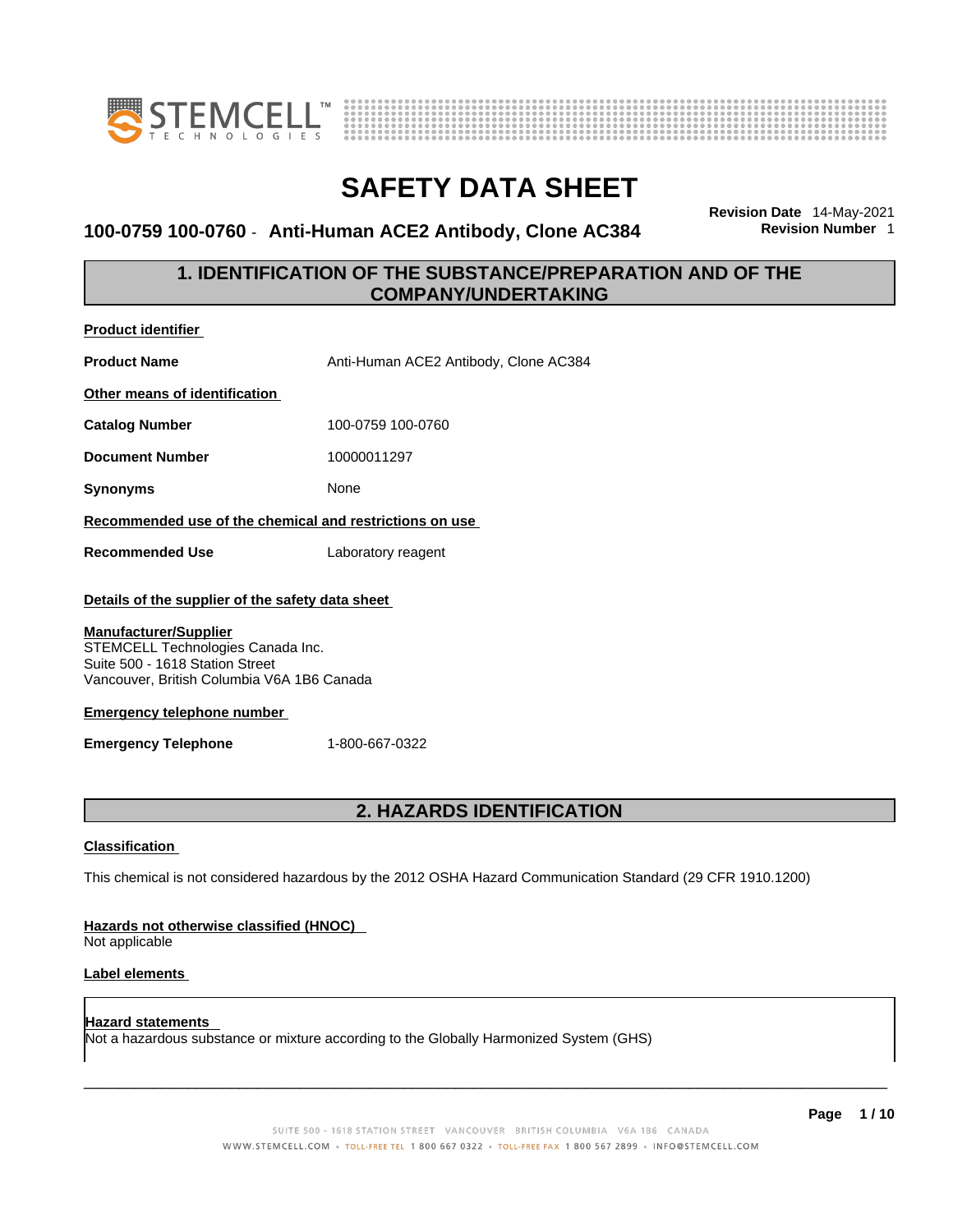



## \_\_\_\_\_\_\_\_\_\_\_\_\_\_\_\_\_\_\_\_\_\_\_\_\_\_\_\_\_\_\_\_\_\_\_\_\_\_\_\_\_\_\_\_\_\_\_\_\_\_\_\_\_\_\_\_\_\_\_\_\_\_\_\_\_\_\_\_\_\_\_\_\_\_\_\_\_\_\_\_\_\_\_\_\_\_\_\_\_\_\_\_\_ **Revision Date** 14-May-2021 **100-0759 100-0760** - **Anti-Human ACE2 Antibody, Clone AC384 Revision Number** 1

The product contains no substances which at their given concentration, are considered to be hazardous to health.

**Appearance** Clear **Physical state** Liquid

**Odor** No data available

**Other Information**  Not applicable

#### **Unknown acute toxicity** 0 % of the mixture consists of ingredient(s) of unknown toxicity

0 % of the mixture consists of ingredient(s) of unknown acute oral toxicity

0 % of the mixture consists of ingredient(s) of unknown acute dermal toxicity

0 % of the mixture consists of ingredient(s) of unknown acute inhalation toxicity (gas)

0 % of the mixture consists of ingredient(s) of unknown acute inhalation toxicity (vapor)

0 % of the mixture consists of ingredient(s) of unknown acute inhalation toxicity (dust/mist)

### **3. COMPOSITION/INFORMATION ON INGREDIENTS**

### **Substance**

Not applicable.

#### **Mixture**

Not a hazardous substance or mixture according to the Globally Harmonized System (GHS)

\*The exact percentage (concentration) of composition has been withheld as a trade secret.

### **4. FIRST AID MEASURES**

### **Description of first aid measures**

| <b>Inhalation</b>   | Remove to fresh air.                                                                                                    |
|---------------------|-------------------------------------------------------------------------------------------------------------------------|
| Eye contact         | Rinse thoroughly with plenty of water for at least 15 minutes, lifting lower and upper eyelids.<br>Consult a physician. |
| <b>Skin contact</b> | Wash skin with soap and water.                                                                                          |
| Ingestion           | Clean mouth with water and drink afterwards plenty of water.                                                            |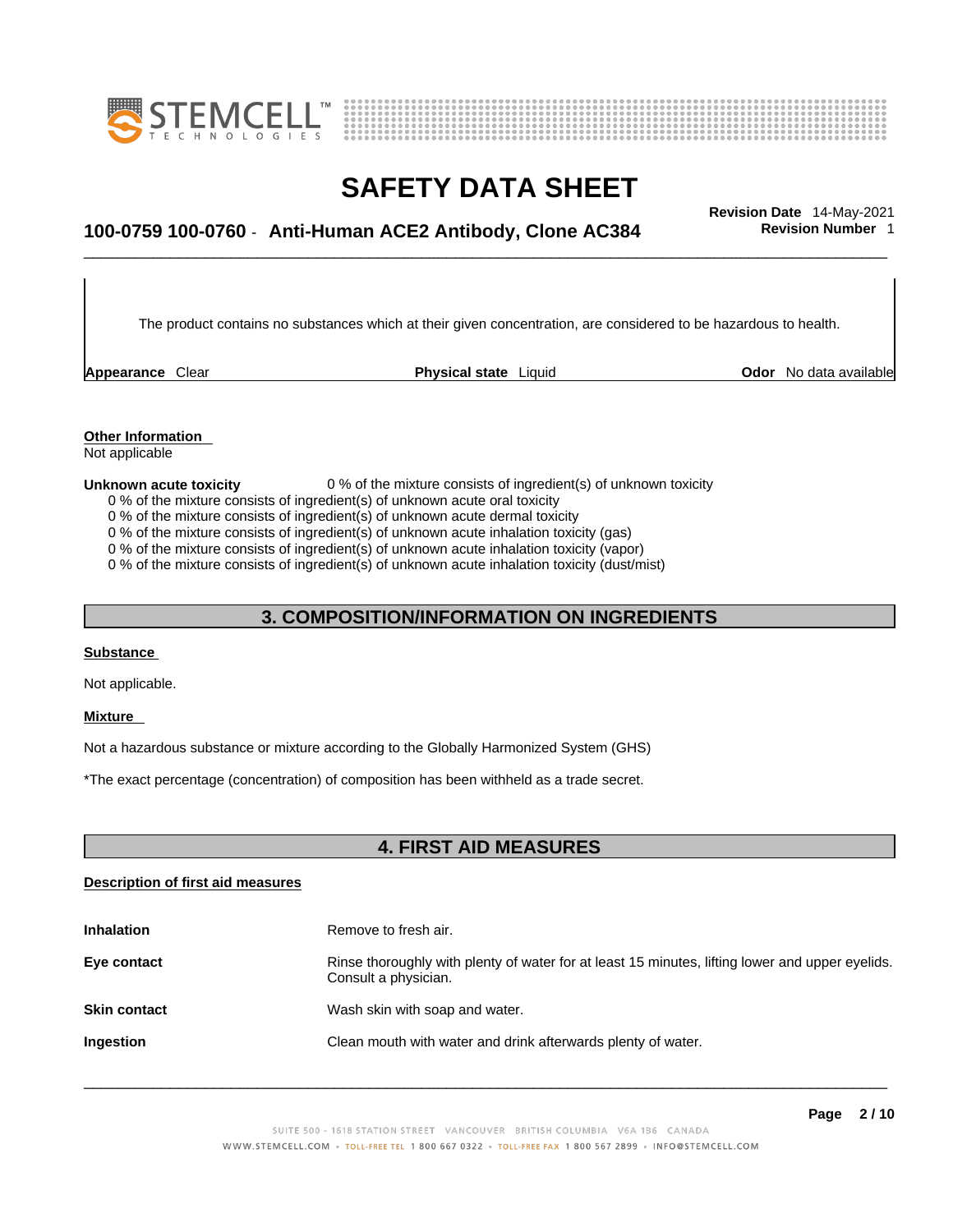



## \_\_\_\_\_\_\_\_\_\_\_\_\_\_\_\_\_\_\_\_\_\_\_\_\_\_\_\_\_\_\_\_\_\_\_\_\_\_\_\_\_\_\_\_\_\_\_\_\_\_\_\_\_\_\_\_\_\_\_\_\_\_\_\_\_\_\_\_\_\_\_\_\_\_\_\_\_\_\_\_\_\_\_\_\_\_\_\_\_\_\_\_\_ **Revision Date** 14-May-2021 **100-0759 100-0760** - **Anti-Human ACE2 Antibody, Clone AC384 Revision Number** 1

| Most important symptoms and effects, both acute and delayed                                                      |                                                                                                                                       |  |
|------------------------------------------------------------------------------------------------------------------|---------------------------------------------------------------------------------------------------------------------------------------|--|
| <b>Symptoms</b>                                                                                                  | No information available.                                                                                                             |  |
|                                                                                                                  | Indication of any immediate medical attention and special treatment needed                                                            |  |
| Note to physicians                                                                                               | Treat symptomatically.                                                                                                                |  |
|                                                                                                                  |                                                                                                                                       |  |
|                                                                                                                  | <b>5. FIRE-FIGHTING MEASURES</b>                                                                                                      |  |
| <b>Suitable Extinguishing Media</b>                                                                              | Use extinguishing measures that are appropriate to local circumstances and the<br>surrounding environment.                            |  |
| Unsuitable extinguishing media                                                                                   | CAUTION: Use of water spray when fighting fire may be inefficient.                                                                    |  |
| Specific hazards arising from the<br>chemical                                                                    | No information available.                                                                                                             |  |
| <b>Explosion data</b><br><b>Sensitivity to Mechanical Impact None.</b><br><b>Sensitivity to Static Discharge</b> | None.                                                                                                                                 |  |
| Special protective equipment for<br>fire-fighters                                                                | Firefighters should wear self-contained breathing apparatus and full firefighting turnout<br>gear. Use personal protection equipment. |  |

### **6. ACCIDENTAL RELEASE MEASURES**

### **Personal precautions, protective equipment and emergency procedures**

| <b>Personal precautions</b>                          | Ensure adequate ventilation.                                                         |  |
|------------------------------------------------------|--------------------------------------------------------------------------------------|--|
| <b>Environmental precautions</b>                     |                                                                                      |  |
| <b>Environmental precautions</b>                     | See Section 12 for additional Ecological Information.                                |  |
| Methods and material for containment and cleaning up |                                                                                      |  |
| <b>Methods for containment</b>                       | Prevent further leakage or spillage if safe to do so.                                |  |
| Methods for cleaning up                              | Pick up and transfer to properly labeled containers.                                 |  |
| <b>Prevention of secondary hazards</b>               | Clean contaminated objects and areas thoroughly observing environmental regulations. |  |
|                                                      |                                                                                      |  |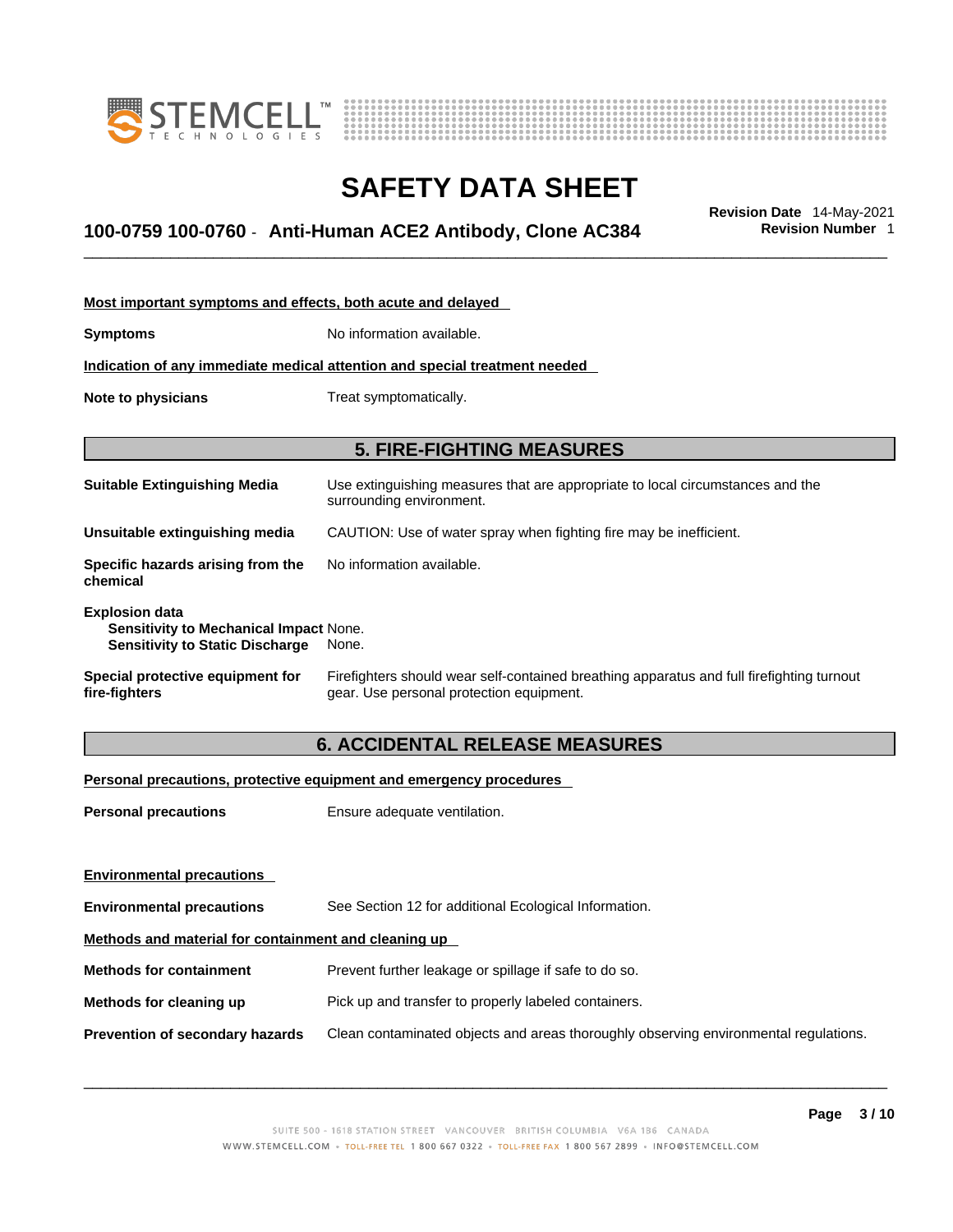



## \_\_\_\_\_\_\_\_\_\_\_\_\_\_\_\_\_\_\_\_\_\_\_\_\_\_\_\_\_\_\_\_\_\_\_\_\_\_\_\_\_\_\_\_\_\_\_\_\_\_\_\_\_\_\_\_\_\_\_\_\_\_\_\_\_\_\_\_\_\_\_\_\_\_\_\_\_\_\_\_\_\_\_\_\_\_\_\_\_\_\_\_\_ **Revision Date** 14-May-2021 **100-0759 100-0760** - **Anti-Human ACE2 Antibody, Clone AC384 Revision Number** 1

|                                                              | 7. HANDLING AND STORAGE                                                                                                                                                     |
|--------------------------------------------------------------|-----------------------------------------------------------------------------------------------------------------------------------------------------------------------------|
| <b>Precautions for safe handling</b>                         |                                                                                                                                                                             |
| Advice on safe handling                                      | Handle in accordance with good industrial hygiene and safety practice.                                                                                                      |
| Conditions for safe storage, including any incompatibilities |                                                                                                                                                                             |
| <b>Storage Conditions</b>                                    | Store in accordance with information listed on the Product Information Sheet (PIS).                                                                                         |
|                                                              | 8. EXPOSURE CONTROLS/PERSONAL PROTECTION                                                                                                                                    |
| <b>Control parameters</b>                                    |                                                                                                                                                                             |
| <b>Exposure Limits</b>                                       | This product, as supplied, does not contain any hazardous materials with occupational<br>exposure limits established by the region specific regulatory bodies.              |
| Appropriate engineering controls                             |                                                                                                                                                                             |
| <b>Engineering controls</b>                                  | <b>Showers</b><br>Eyewash stations<br>Ventilation systems.                                                                                                                  |
|                                                              | Individual protection measures, such as personal protective equipment                                                                                                       |
| <b>Eye/face protection</b>                                   | No special protective equipment required.                                                                                                                                   |
| Skin and body protection                                     | No special protective equipment required.                                                                                                                                   |
| <b>Respiratory protection</b>                                | No protective equipment is needed under normal use conditions. If exposure limits are<br>exceeded or irritation is experienced, ventilation and evacuation may be required. |
| <b>General hygiene considerations</b>                        | Handle in accordance with good industrial hygiene and safety practice.                                                                                                      |

### **9. PHYSICAL AND CHEMICAL PROPERTIES**

**Information on basic physical and chemical properties Physical state** Liquid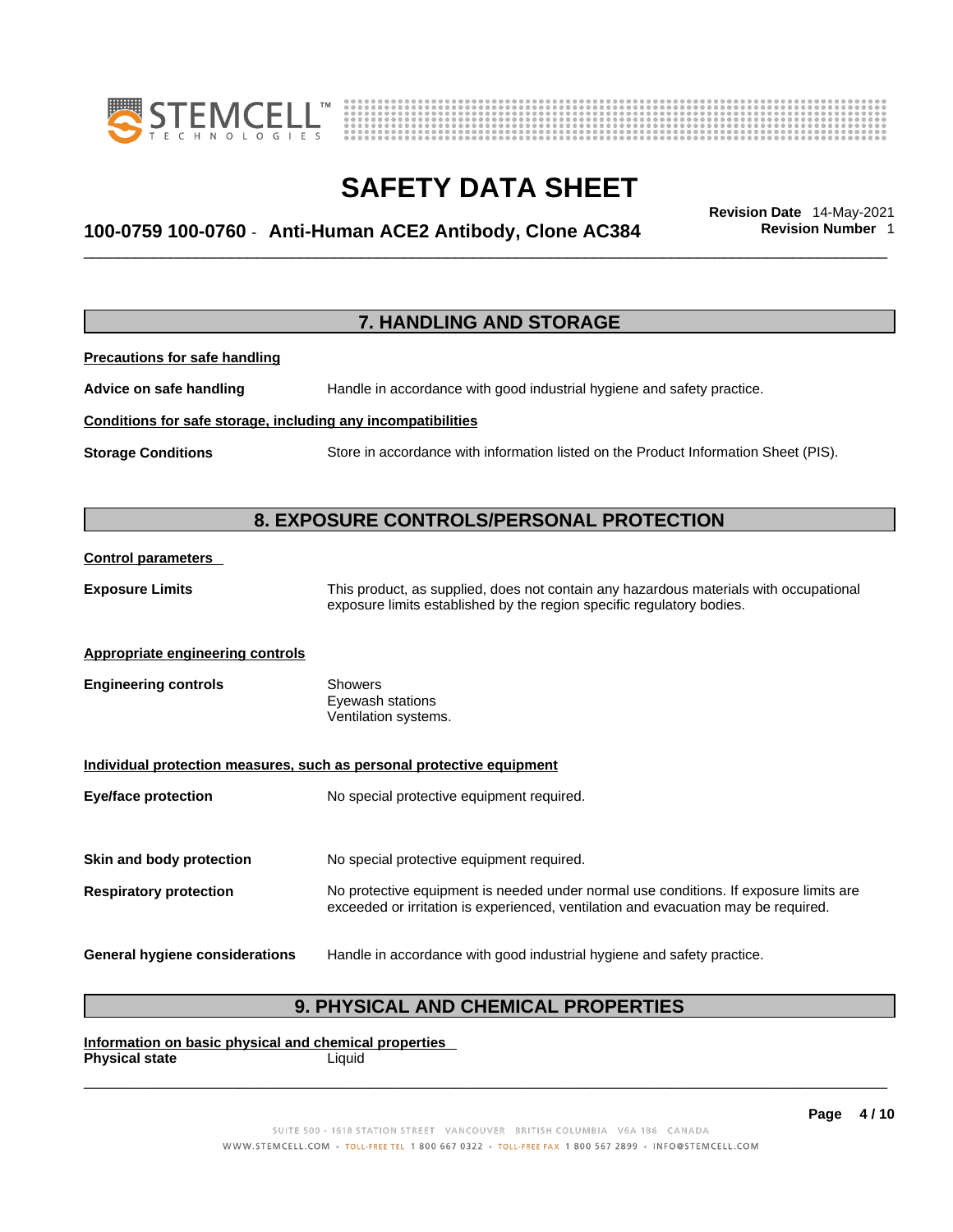



## \_\_\_\_\_\_\_\_\_\_\_\_\_\_\_\_\_\_\_\_\_\_\_\_\_\_\_\_\_\_\_\_\_\_\_\_\_\_\_\_\_\_\_\_\_\_\_\_\_\_\_\_\_\_\_\_\_\_\_\_\_\_\_\_\_\_\_\_\_\_\_\_\_\_\_\_\_\_\_\_\_\_\_\_\_\_\_\_\_\_\_\_\_ **Revision Date** 14-May-2021 **100-0759 100-0760** - **Anti-Human ACE2 Antibody, Clone AC384 Revision Number** 1

**Appearance Clear** 

**Explosive properties**<br> **Oxidizing properties**<br> **Oxidizing properties**<br> **No information available Oxidizing properties Property CONSCRUTE ACCORDING METHOD Values <b>CONSCRUTE ACCORDING METHOD METHOD METHOD VALUES Property Remarks** • **Method pH** No data available None known **Melting point / freezing point** No data available None known<br> **Rojling point / bojling range** No data available None Known None known **Boiling point / boiling range** No data available **None known**<br>
No data available **None known**<br>
No data available **None known Evaporation rate Cone Cone Access Mone Cone Cone Cone Access Provident Cone Cone Access Provident Cone known<br>
<b>Flammability (solid. gas)** No data available Cone Cone Known **Flammability (solid, gas)** No data available None known **Flammability Limit in Air None known None known Upper flammability limit:** No data available **Lower flammability limit:** No data available **Vapor pressure** 1980 in the Modata available 1980 in the Known None known<br> **Vapor density** 1980 in the None Known None known None known **Vapor density** No data available None known **Relative density Water solubility** No data available None known **Solubility in other solvents** No data available None known **Partition coefficient**<br> **Autoignition temperature**<br>
No data available None None known<br>
None known **Autoignition temperature** Mo data available Mone known<br> **Decomposition temperature** No data available None known **Decomposition temperature** No data available<br> **Kinematic viscosity** No data available **Kinematic viscosity No data available None known**<br> **Discussible No data available None known**<br>
None known **Dynamic viscosity No data available None known** 

**Other Information** 

**Color Color Color Color Color Color Color Color Color Color Color Color Color Color Color Color Color Color Color Color Color Color Color Color Color Color Color Color Odor No data available**<br> **Odor threshold No data available** No data available

**No data available** 

**Softening point**<br> **Molecular weight**<br> **Molecular weight**<br> **Molecular weight**<br> **Molecular weight No information available Molecular formula** No information available **VOC Content (%)**<br> **Content (%)**<br>
No information available<br>
No information available **No information available Bulk density No information available** 

### **10. STABILITY AND REACTIVITY**

| <b>Reactivity</b>                                                       | No information available.                 |
|-------------------------------------------------------------------------|-------------------------------------------|
| <b>Chemical stability</b>                                               | Stable under normal conditions.           |
| <b>Possibility of hazardous reactions</b> None under normal processing. |                                           |
| <b>Conditions to avoid</b>                                              | None known based on information supplied. |
| Incompatible materials                                                  | None known based on information supplied. |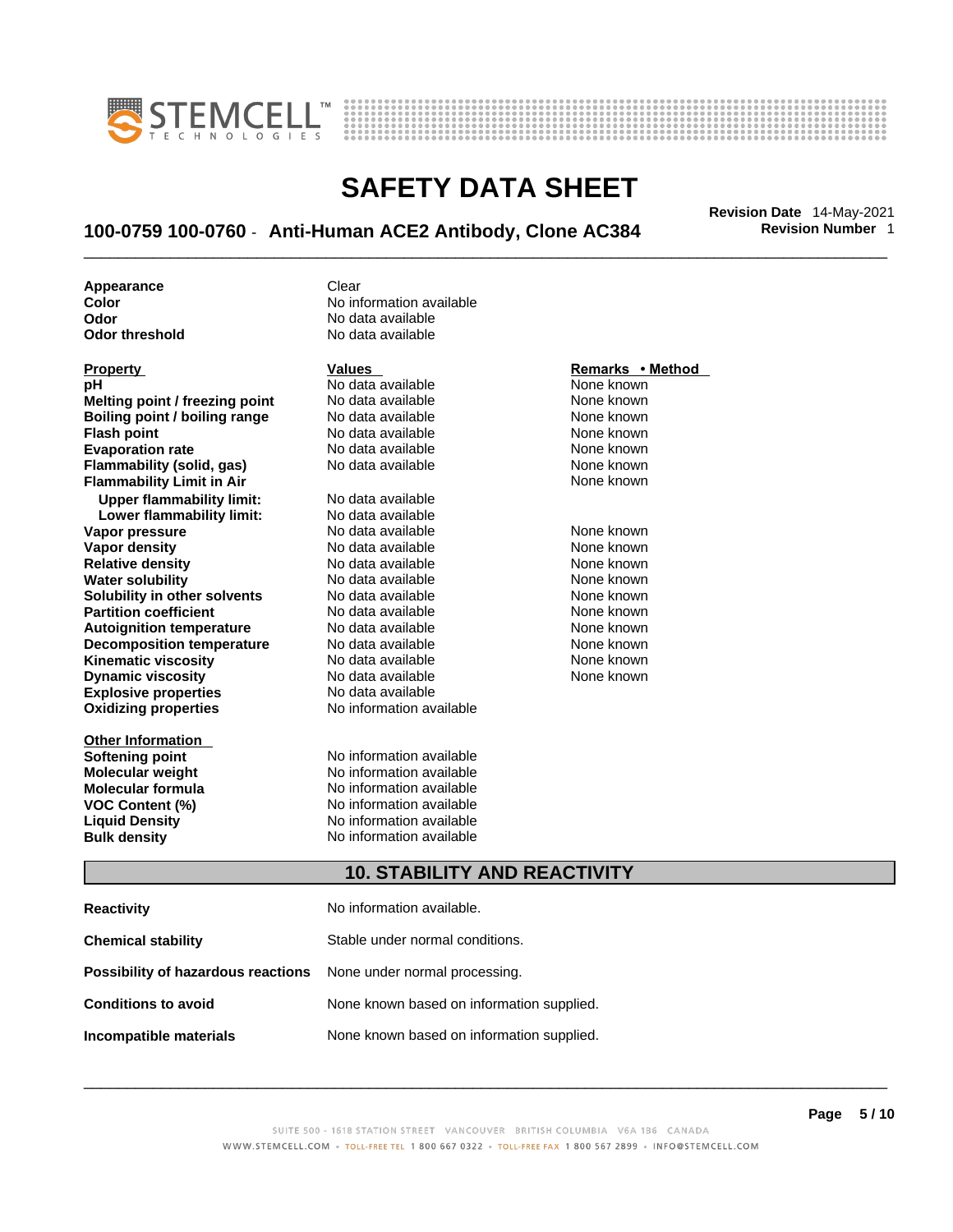



## \_\_\_\_\_\_\_\_\_\_\_\_\_\_\_\_\_\_\_\_\_\_\_\_\_\_\_\_\_\_\_\_\_\_\_\_\_\_\_\_\_\_\_\_\_\_\_\_\_\_\_\_\_\_\_\_\_\_\_\_\_\_\_\_\_\_\_\_\_\_\_\_\_\_\_\_\_\_\_\_\_\_\_\_\_\_\_\_\_\_\_\_\_ **Revision Date** 14-May-2021 **100-0759 100-0760** - **Anti-Human ACE2 Antibody, Clone AC384 Revision Number** 1

**Hazardous decomposition products** None known based on information supplied.

### **11. TOXICOLOGICAL INFORMATION**

**Information on likely routes of exposure**

**Product Information**

| <b>Inhalation</b>                                              | Specific test data for the substance or mixture is not available.                                                                                                                                                                                                                                                                                                                                                                                                                                                         |
|----------------------------------------------------------------|---------------------------------------------------------------------------------------------------------------------------------------------------------------------------------------------------------------------------------------------------------------------------------------------------------------------------------------------------------------------------------------------------------------------------------------------------------------------------------------------------------------------------|
| Eye contact                                                    | Specific test data for the substance or mixture is not available.                                                                                                                                                                                                                                                                                                                                                                                                                                                         |
| <b>Skin contact</b>                                            | Specific test data for the substance or mixture is not available.                                                                                                                                                                                                                                                                                                                                                                                                                                                         |
| Ingestion                                                      | Specific test data for the substance or mixture is not available.                                                                                                                                                                                                                                                                                                                                                                                                                                                         |
|                                                                | Symptoms related to the physical, chemical and toxicological characteristics                                                                                                                                                                                                                                                                                                                                                                                                                                              |
| Symptoms                                                       | No information available.                                                                                                                                                                                                                                                                                                                                                                                                                                                                                                 |
| <b>Numerical measures of toxicity</b><br><b>Acute toxicity</b> |                                                                                                                                                                                                                                                                                                                                                                                                                                                                                                                           |
| Unknown acute toxicity<br>Product Information                  | 0 % of the mixture consists of ingredient(s) of unknown toxicity<br>0 % of the mixture consists of ingredient(s) of unknown acute oral toxicity<br>0 % of the mixture consists of ingredient(s) of unknown acute dermal toxicity<br>0 % of the mixture consists of ingredient(s) of unknown acute inhalation toxicity (gas)<br>0 % of the mixture consists of ingredient(s) of unknown acute inhalation toxicity (vapor)<br>0 % of the mixture consists of ingredient(s) of unknown acute inhalation toxicity (dust/mist) |

### **Delayed and immediate effects as well as chronic effects from short and long-term exposure**

| <b>Skin corrosion/irritation</b>                                | No information available. |
|-----------------------------------------------------------------|---------------------------|
| <b>Product Information</b>                                      |                           |
| Serious eye damage/eye irritation<br><b>Product Information</b> | No information available. |
| Respiratory or skin sensitization<br><b>Product Information</b> | No information available. |
| <b>Germ cell mutagenicity</b>                                   | No information available. |
|                                                                 |                           |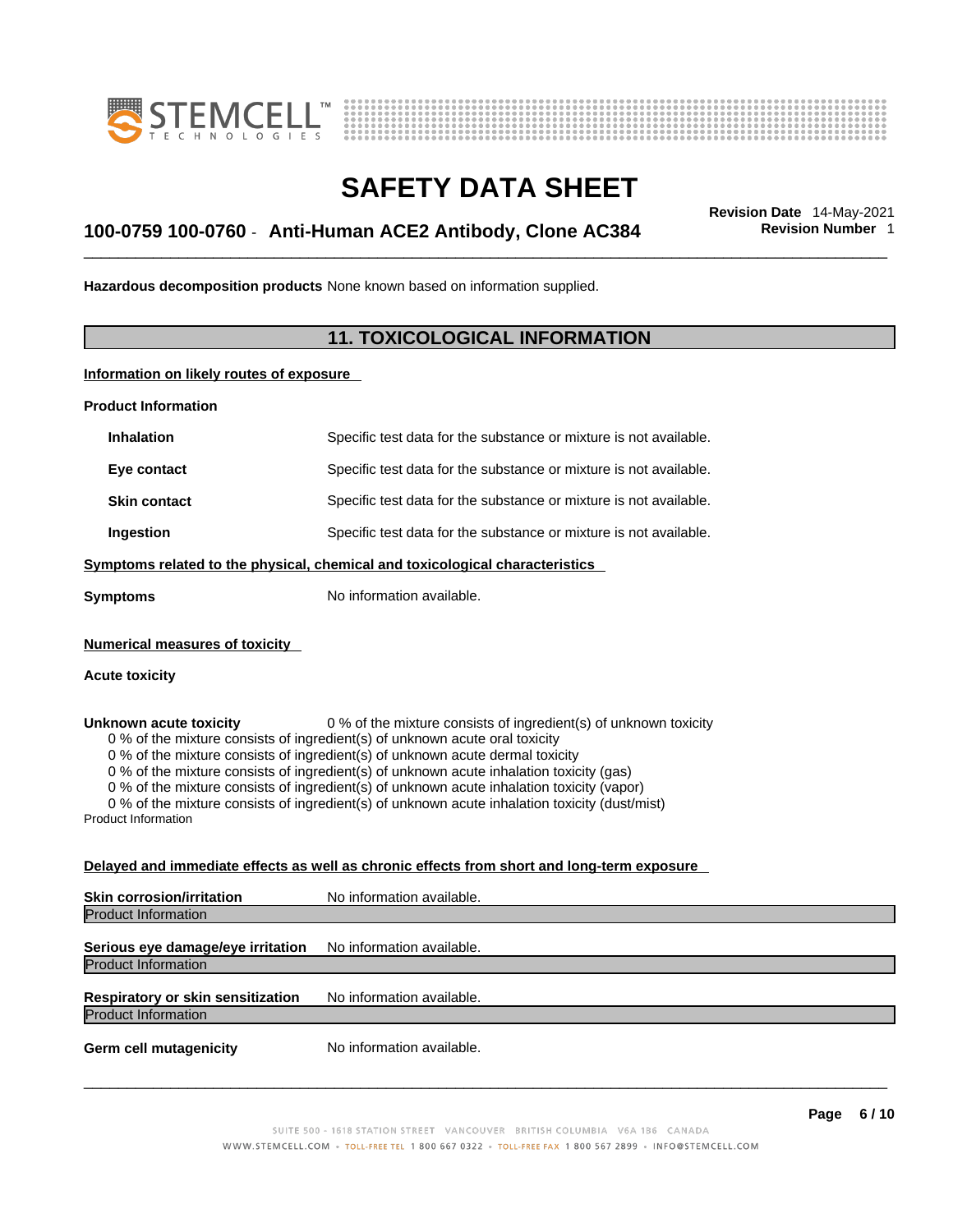



## \_\_\_\_\_\_\_\_\_\_\_\_\_\_\_\_\_\_\_\_\_\_\_\_\_\_\_\_\_\_\_\_\_\_\_\_\_\_\_\_\_\_\_\_\_\_\_\_\_\_\_\_\_\_\_\_\_\_\_\_\_\_\_\_\_\_\_\_\_\_\_\_\_\_\_\_\_\_\_\_\_\_\_\_\_\_\_\_\_\_\_\_\_ **Revision Date** 14-May-2021 **100-0759 100-0760** - **Anti-Human ACE2 Antibody, Clone AC384 Revision Number** 1

| Product Information                    |                                                                                                                    |
|----------------------------------------|--------------------------------------------------------------------------------------------------------------------|
| Carcinogenicity                        | No information available.                                                                                          |
| <b>Reproductive toxicity</b>           | No information available.                                                                                          |
|                                        | <b>Product Information</b>                                                                                         |
| <b>STOT - single exposure</b>          | No information available.                                                                                          |
|                                        | <b>Product Information</b>                                                                                         |
| <b>STOT - repeated exposure</b>        | No information available.                                                                                          |
|                                        | <b>Product Information</b>                                                                                         |
| <b>Aspiration hazard</b>               | No information available.                                                                                          |
|                                        | <b>12. ECOLOGICAL INFORMATION</b>                                                                                  |
| <b>Ecotoxicity</b>                     |                                                                                                                    |
|                                        | <b>Product Information</b>                                                                                         |
| Persistence and degradability          | No information available.                                                                                          |
| <b>Bioaccumulation</b>                 | There is no data for this product.                                                                                 |
| <b>Other adverse effects</b>           | No information available.                                                                                          |
|                                        | <b>13. DISPOSAL CONSIDERATIONS</b>                                                                                 |
| <b>Waste treatment methods</b>         |                                                                                                                    |
| Waste from residues/unused<br>products | Dispose of in accordance with local regulations. Dispose of waste in accordance with<br>environmental legislation. |
| <b>Contaminated packaging</b>          | Do not reuse empty containers.                                                                                     |

### **14. TRANSPORT INFORMATION**

**DOT** Not regulated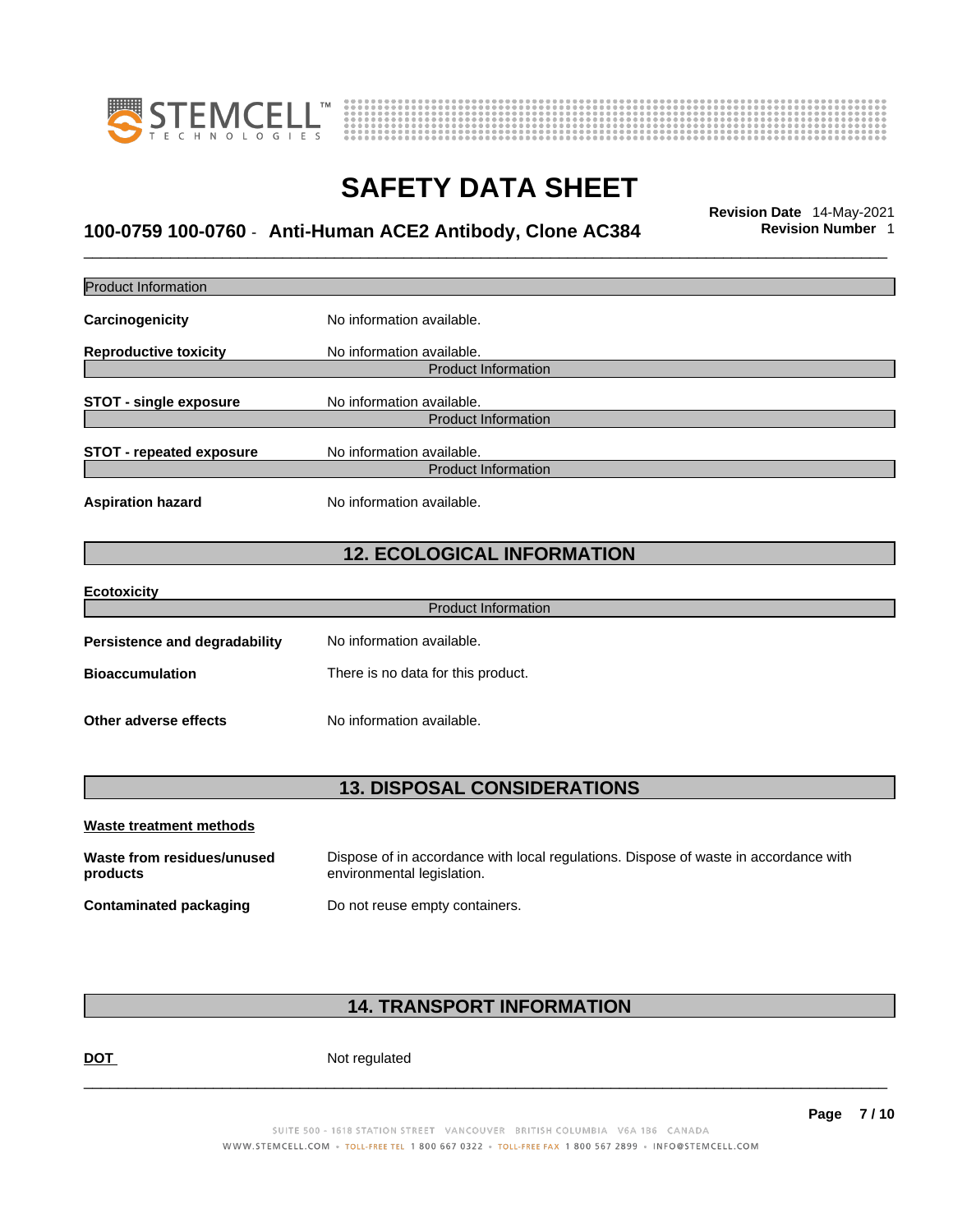



## \_\_\_\_\_\_\_\_\_\_\_\_\_\_\_\_\_\_\_\_\_\_\_\_\_\_\_\_\_\_\_\_\_\_\_\_\_\_\_\_\_\_\_\_\_\_\_\_\_\_\_\_\_\_\_\_\_\_\_\_\_\_\_\_\_\_\_\_\_\_\_\_\_\_\_\_\_\_\_\_\_\_\_\_\_\_\_\_\_\_\_\_\_ **Revision Date** 14-May-2021 **100-0759 100-0760** - **Anti-Human ACE2 Antibody, Clone AC384 Revision Number** 1

**TDG** Not regulated **MEX** Not regulated **ICAO** (air) Not regulated **IATA** Not regulated **IMDG** Not regulated **RID** Not regulated **ADR** Not regulated **ADN** Not regulated

### **15. REGULATORY INFORMATION**

| <b>International Inventories</b> |                 |
|----------------------------------|-----------------|
| <b>TSCA</b>                      | Complies        |
| <b>DSL/NDSL</b>                  | Complies        |
| <b>EINECS/ELINCS</b>             | Complies        |
| <b>ENCS</b>                      | Does not comply |
| <b>IECSC</b>                     | Complies        |
| <b>KECL</b>                      | Complies        |
| <b>PICCS</b>                     | Complies        |
| <b>AICS</b>                      | Complies        |

 **Legend:** 

 **TSCA** - United States Toxic Substances Control Act Section 8(b) Inventory

 **DSL/NDSL** - Canadian Domestic Substances List/Non-Domestic Substances List

 **EINECS/ELINCS** - European Inventory of Existing Chemical Substances/European List of Notified Chemical Substances

 **ENCS** - Japan Existing and New Chemical Substances

 **IECSC** - China Inventory of Existing Chemical Substances

 **KECL** - Korean Existing and Evaluated Chemical Substances

 **PICCS** - Philippines Inventory of Chemicals and Chemical Substances

 **AICS** - Australian Inventory of Chemical Substances

#### **US Federal Regulations**

#### **SARA 313**

Section 313 of Title III of the Superfund Amendments and Reauthorization Act of 1986 (SARA). This product does not contain any chemicals which are subject to the reporting requirements of the Act and Title 40 of the Code of Federal Regulations, Part 372.

| No |  |
|----|--|
| No |  |
|    |  |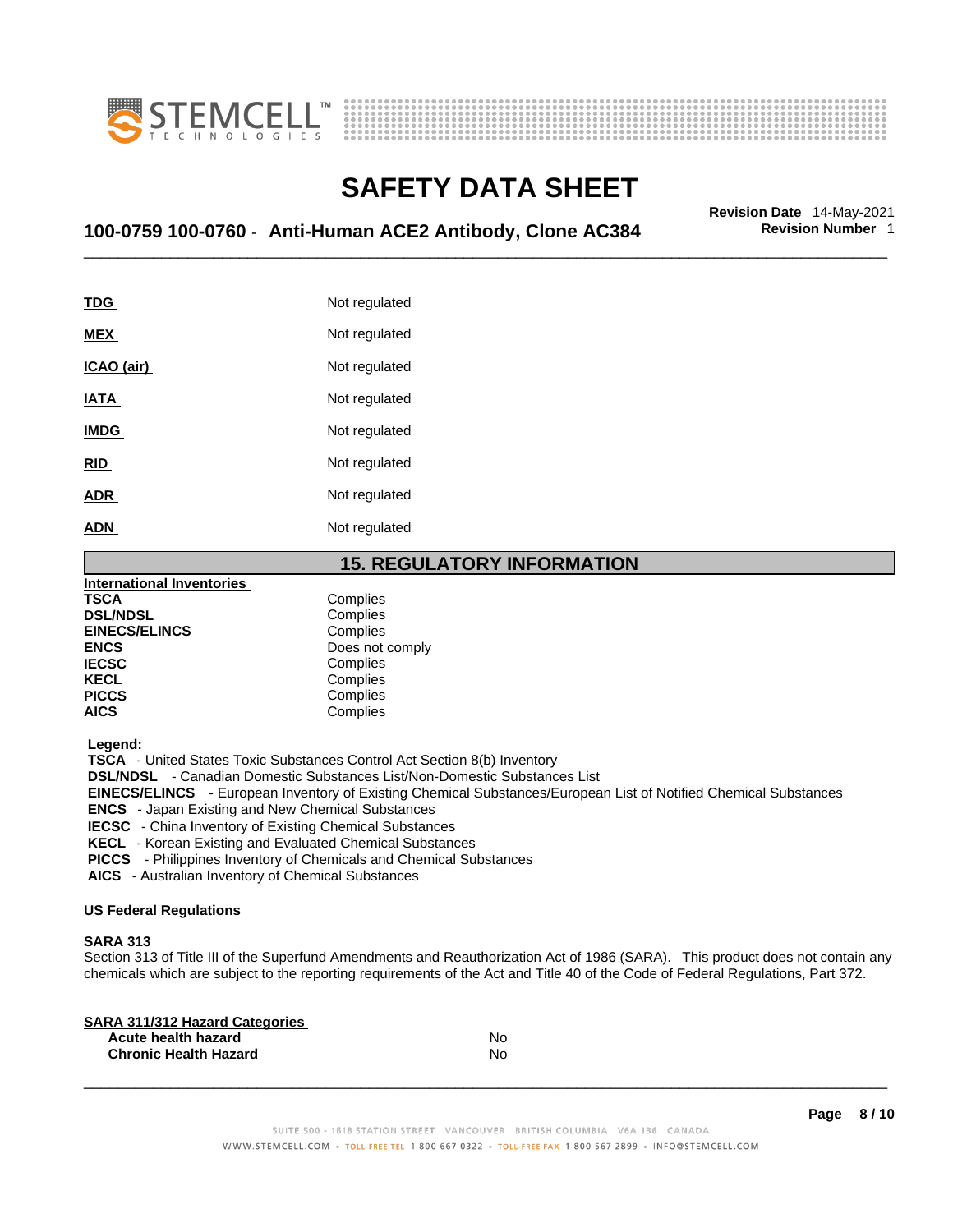



## \_\_\_\_\_\_\_\_\_\_\_\_\_\_\_\_\_\_\_\_\_\_\_\_\_\_\_\_\_\_\_\_\_\_\_\_\_\_\_\_\_\_\_\_\_\_\_\_\_\_\_\_\_\_\_\_\_\_\_\_\_\_\_\_\_\_\_\_\_\_\_\_\_\_\_\_\_\_\_\_\_\_\_\_\_\_\_\_\_\_\_\_\_ **Revision Date** 14-May-2021 **100-0759 100-0760** - **Anti-Human ACE2 Antibody, Clone AC384 Revision Number** 1

| <b>Fire hazard</b>                | No  |  |
|-----------------------------------|-----|--|
| Sudden release of pressure hazard | No. |  |
| <b>Reactive Hazard</b>            | No. |  |

#### **CWA** (Clean Water Act)

This product does not contain any substances regulated as pollutants pursuant to the Clean Water Act (40 CFR 122.21 and 40 CFR 122.42).

#### **CERCLA**

This material, as supplied, does not contain any substances regulated as hazardous substances under the Comprehensive Environmental Response Compensation and Liability Act (CERCLA) (40 CFR 302) or the Superfund Amendments and Reauthorization Act (SARA) (40 CFR 355). There may be specific reporting requirements at the local, regional, or state level pertaining to releases of this material.

#### **US State Regulations**

#### **California Proposition 65**

This product does not contain any Proposition 65 chemicals.

#### **U.S. State Right-to-Know Regulations**

#### **US State Regulations**

| Chemical name                         | New Jersey | Massachusetts | Pennsylvania |
|---------------------------------------|------------|---------------|--------------|
| Water<br>7732-18-5                    |            |               |              |
| Sodium Phosphate Dibasic<br>7558-79-4 |            |               |              |

#### **U.S. EPA Label Information**

**EPA Pesticide Registration Number** Not applicable

### **16. OTHER INFORMATION, INCLUDING DATE OF PREPARATION OF THE LAST REVISION**

**Prepared By, State Control. STEMCELL Technologies Canada Inc.** Canada Inc.

**Revision Date** 14-May-2021

**Disclaimer**

**Revision Note** Noinformation available.

The information provided in this Safety Data Sheet is correct to the best of our knowledge, information and belief at the date of its publication. The information given is designed only as a guidance for safe handling, use, processing, storage,